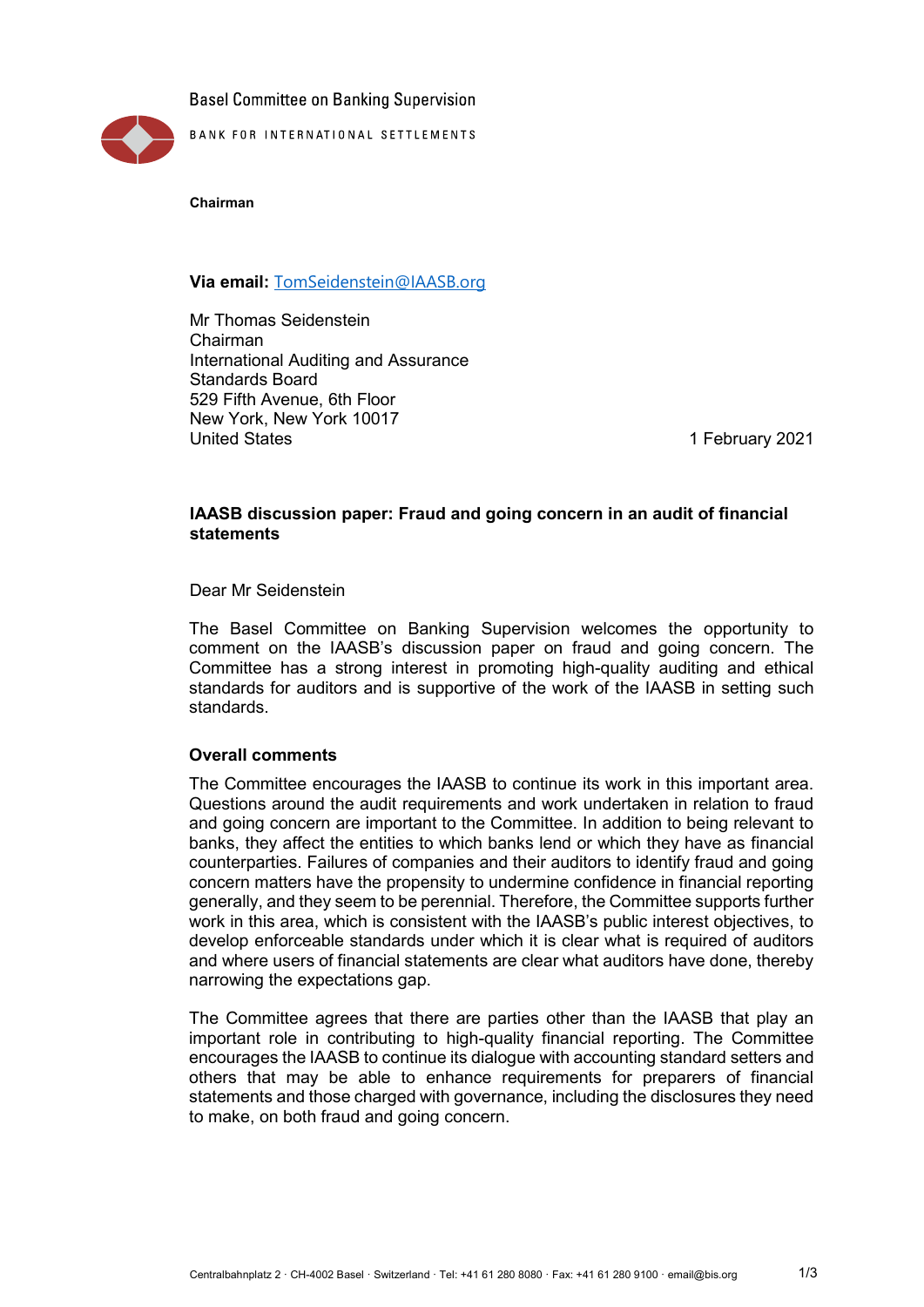### **Fraud**

The Committee understands that there may be gaps between what the users expect from the auditor and the financial statement audit. As noted in the discussion paper, this could include a misunderstanding of the role of auditors (knowledge gap), unclear or inconsistently applied requirements (performance gap) or the need for enhancements to add more value (evolution gap).

In order to narrow these gaps, the Committee suggests a review of current audit standards to identify the source of the expectations gaps. For example, the basic requirement of an audit "to obtain reasonable assurance about whether the financial statements as a whole are free from material misstatement, whether due to fraud or error" (ISA 200 para 11) may be weakened by ISA 240 on fraud (para 6) which states that "the potential effects of inherent limitations [on the auditor's ability to detect material misstatements] are particularly significant in the case of misstatement resulting from fraud" without clearly stating that the auditor's responsibilities are not affected by these limitations. An additional area of focus to mitigate the expectations gap could be for the IAASB to consider whether the requirements in auditing standards result in auditors providing the same level of assurance in relation to both material fraud and error. The primary responsibility for the prevention and detection of fraud rests with both those charged with governance and management of the entity, though that does not lessen the auditor's responsibilities.

The Committee believes that the IAASB's proposed reviews of research and audit quality reviews by audit regulators, especially in cases where a material fraud has not been identified by the auditor, should help the IAASB to identify sources of the problem and possible solutions.

The Committee agrees with the IAASB that several related standards may be affected and should be considered (eg laws and regulations). The Committee also encourages the IAASB to approach the subject with an open mind: for example, building solutions based on the audit being "not forensic in nature" and noting that many audit firms do not have access to forensic specialists (page 18) may limit the IAASB's chances of achieving the right outcomes. The IAASB will, of course, need to be proportionate in any final proposals, and forensic expertise is unlikely to be necessary on all audits. The Committee also believes that serving the public interest through a transparent and high-quality assurance product where professional scepticism is applied in its delivery should be prioritised over concerns about "the audit relationship" (page 27).

The Committee believes that most of the questions that should concern the IAASB are about how to ensure that existing standards are clear and enforceable and that requirements are coherent across different standards. However, we agree that it would be helpful for the IAASB to consider whether increasing the responsibility of the auditors is warranted regarding fraud that is not related, or immaterial, to the financial statements, or fraud that seems unrelated but could potentially have a material impact when discovered (eg fraudulent product quality certification). This could include the third-party fraud mentioned in the discussion paper. Even if the IAASB determines that auditor requirements and responsibilities are sufficient under the current standards, it would be helpful to be definitive and clear on this.